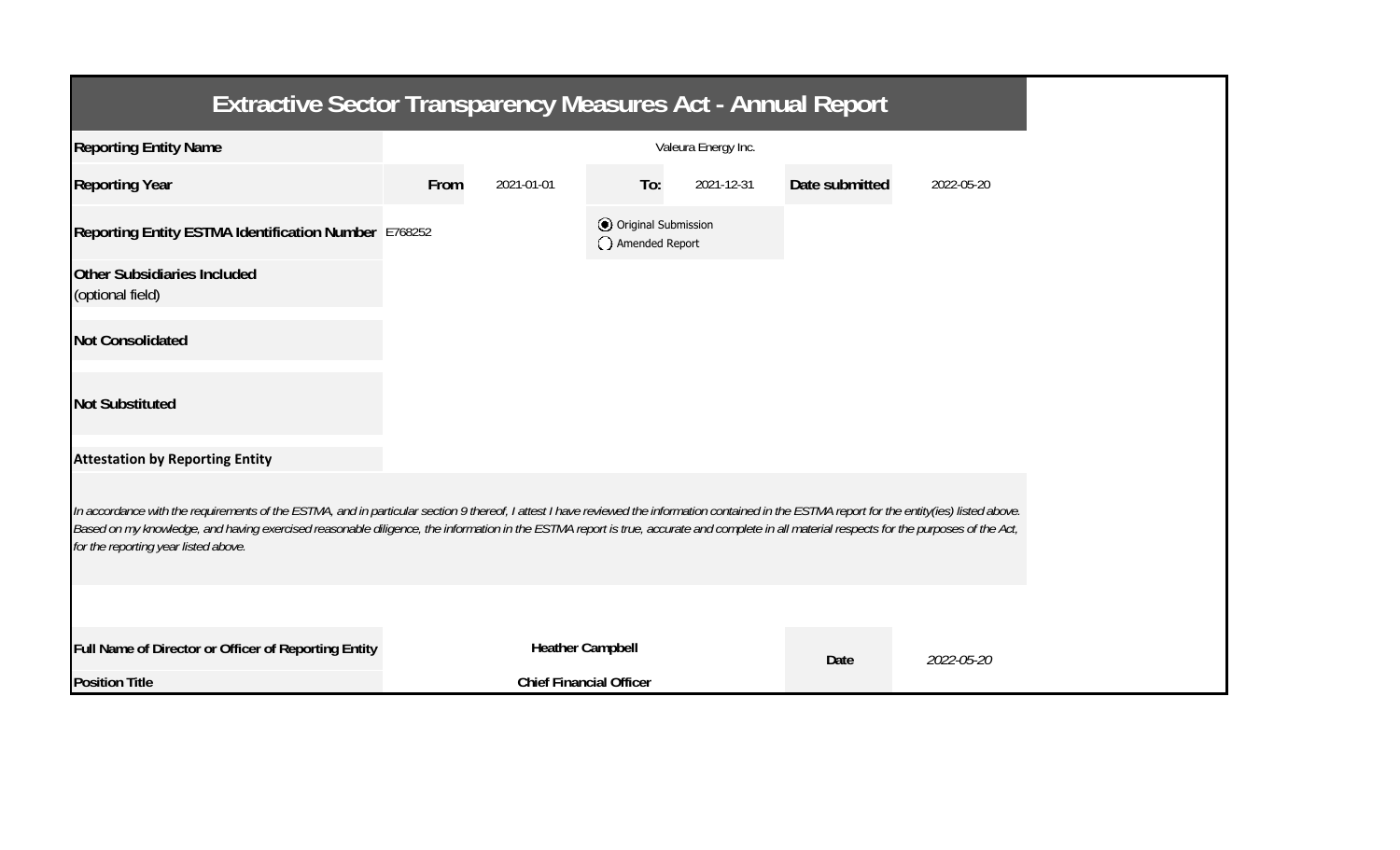| Extractive Sector Transparency Measures Act - Annual Report                                                                                                               |                                                                                                                                                                                                                                                                                                                                                                                                                                                                   |                                                                    |                                       |            |      |                                |                |                  |                                               |                                      |              |  |
|---------------------------------------------------------------------------------------------------------------------------------------------------------------------------|-------------------------------------------------------------------------------------------------------------------------------------------------------------------------------------------------------------------------------------------------------------------------------------------------------------------------------------------------------------------------------------------------------------------------------------------------------------------|--------------------------------------------------------------------|---------------------------------------|------------|------|--------------------------------|----------------|------------------|-----------------------------------------------|--------------------------------------|--------------|--|
| Reporting Year<br><b>Reporting Entity Name</b><br><b>Reporting Entity ESTMA</b><br><b>Identification Number</b><br><b>Subsidiary Reporting Entities (if</b><br>necessary) | From:                                                                                                                                                                                                                                                                                                                                                                                                                                                             | 2021-01-01                                                         | To:<br>Valeura Energy Inc.<br>E768252 | 2021-12-31 |      | Currency of the Report CAD     |                |                  |                                               |                                      |              |  |
|                                                                                                                                                                           | Payments by Payee                                                                                                                                                                                                                                                                                                                                                                                                                                                 |                                                                    |                                       |            |      |                                |                |                  |                                               |                                      |              |  |
| Country                                                                                                                                                                   | Payee Name                                                                                                                                                                                                                                                                                                                                                                                                                                                        | Departments, Agency, etc<br>within Payee that Received<br>Payments | Taxes                                 | Royalties  | Fees | <b>Production Entitlements</b> | <b>Bonuses</b> | <b>Dividends</b> | Infrastructure<br><b>Improvement Payments</b> | <b>Total Amount paid to</b><br>Payee | <b>Notes</b> |  |
| Turkey                                                                                                                                                                    | Republic of Turkey                                                                                                                                                                                                                                                                                                                                                                                                                                                | General Directorate of Mining<br>and Petroleum Affairs             |                                       | 450,000    |      |                                |                |                  |                                               | 450,000                              |              |  |
| Turkey                                                                                                                                                                    | Republic of Turkey                                                                                                                                                                                                                                                                                                                                                                                                                                                | Ministry of Finance                                                | 90,000                                |            |      |                                |                |                  |                                               | 90,000                               |              |  |
|                                                                                                                                                                           |                                                                                                                                                                                                                                                                                                                                                                                                                                                                   |                                                                    |                                       |            |      |                                |                |                  |                                               |                                      |              |  |
|                                                                                                                                                                           |                                                                                                                                                                                                                                                                                                                                                                                                                                                                   |                                                                    |                                       |            |      |                                |                |                  |                                               |                                      |              |  |
|                                                                                                                                                                           |                                                                                                                                                                                                                                                                                                                                                                                                                                                                   |                                                                    |                                       |            |      |                                |                |                  |                                               |                                      |              |  |
|                                                                                                                                                                           |                                                                                                                                                                                                                                                                                                                                                                                                                                                                   |                                                                    |                                       |            |      |                                |                |                  |                                               |                                      |              |  |
|                                                                                                                                                                           |                                                                                                                                                                                                                                                                                                                                                                                                                                                                   |                                                                    |                                       |            |      |                                |                |                  |                                               |                                      |              |  |
|                                                                                                                                                                           |                                                                                                                                                                                                                                                                                                                                                                                                                                                                   |                                                                    |                                       |            |      |                                |                |                  |                                               |                                      |              |  |
|                                                                                                                                                                           |                                                                                                                                                                                                                                                                                                                                                                                                                                                                   |                                                                    |                                       |            |      |                                |                |                  |                                               |                                      |              |  |
|                                                                                                                                                                           |                                                                                                                                                                                                                                                                                                                                                                                                                                                                   |                                                                    |                                       |            |      |                                |                |                  |                                               |                                      |              |  |
|                                                                                                                                                                           |                                                                                                                                                                                                                                                                                                                                                                                                                                                                   |                                                                    |                                       |            |      |                                |                |                  |                                               |                                      |              |  |
|                                                                                                                                                                           |                                                                                                                                                                                                                                                                                                                                                                                                                                                                   |                                                                    |                                       |            |      |                                |                |                  |                                               |                                      |              |  |
|                                                                                                                                                                           |                                                                                                                                                                                                                                                                                                                                                                                                                                                                   |                                                                    |                                       |            |      |                                |                |                  |                                               |                                      |              |  |
|                                                                                                                                                                           |                                                                                                                                                                                                                                                                                                                                                                                                                                                                   |                                                                    |                                       |            |      |                                |                |                  |                                               |                                      |              |  |
|                                                                                                                                                                           |                                                                                                                                                                                                                                                                                                                                                                                                                                                                   |                                                                    |                                       |            |      |                                |                |                  |                                               |                                      |              |  |
|                                                                                                                                                                           |                                                                                                                                                                                                                                                                                                                                                                                                                                                                   |                                                                    |                                       |            |      |                                |                |                  |                                               |                                      |              |  |
|                                                                                                                                                                           |                                                                                                                                                                                                                                                                                                                                                                                                                                                                   |                                                                    |                                       |            |      |                                |                |                  |                                               |                                      |              |  |
|                                                                                                                                                                           |                                                                                                                                                                                                                                                                                                                                                                                                                                                                   |                                                                    |                                       |            |      |                                |                |                  |                                               |                                      |              |  |
|                                                                                                                                                                           |                                                                                                                                                                                                                                                                                                                                                                                                                                                                   |                                                                    |                                       |            |      |                                |                |                  |                                               |                                      |              |  |
| <b>Additional Notes:</b>                                                                                                                                                  | All payments are reported in Canadian Dollars. The amounts were paid in Turkish Lira and are converted at the exchange rate as of the reporting entity's financial year end which was 7.0618 Turkish Lira to 1 Canadian Dollar<br>All payments have been rounded to the nearest \$10,000 Canadian Dollars. Amounts disclosed in this report reflect 100% of payments made directly by Valeura Energy Inc. and its subsidiaries, including payments made in the ca |                                                                    |                                       |            |      |                                |                |                  |                                               |                                      |              |  |